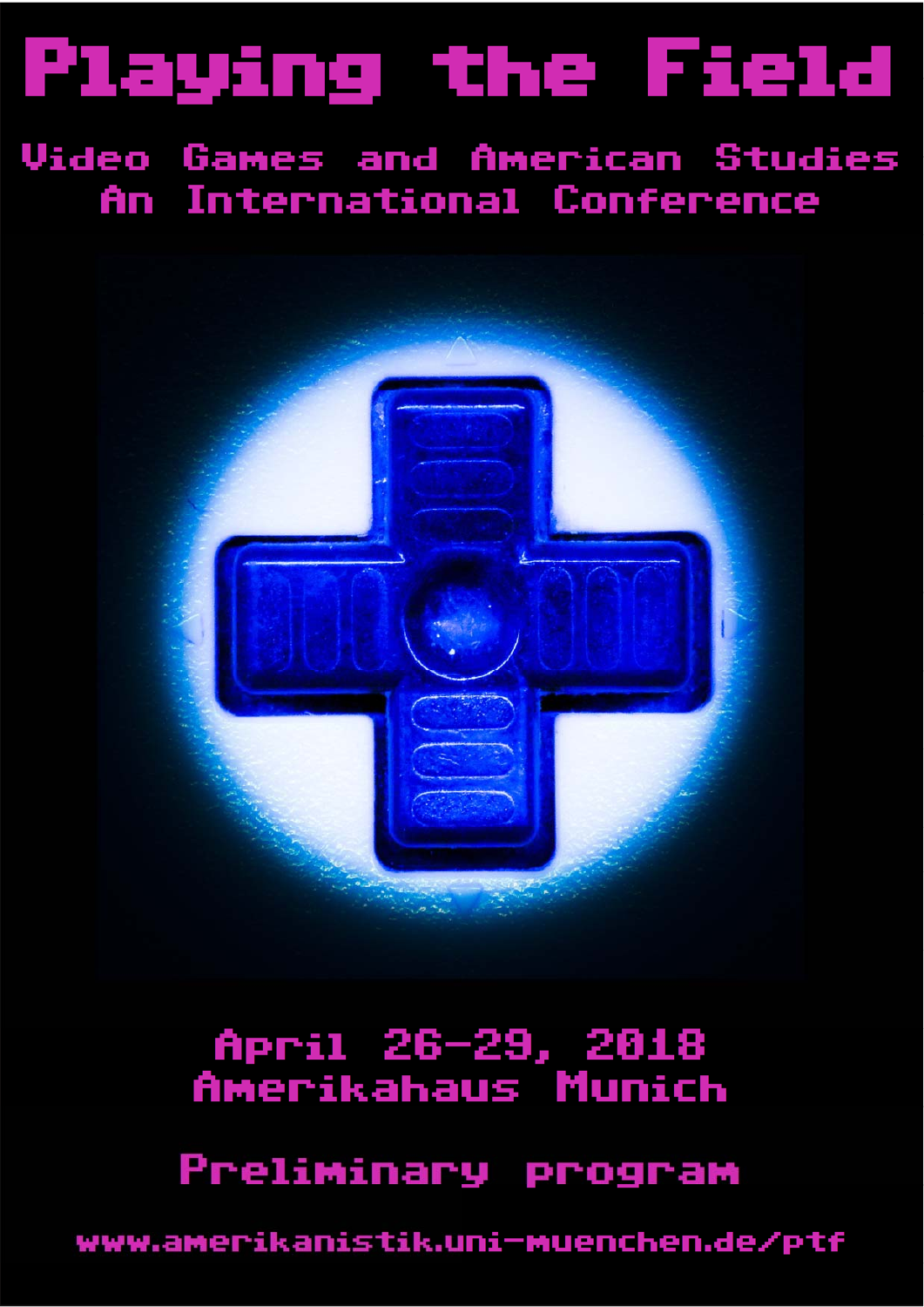**Playing the Field: Video Games and American Studies Amerikahaus Munich, April 26-29, 2018** <http://www.amerikanistik.uni-muenchen.de/ptf/index.html>

#### **Preliminary program**

#### **Thursday, April 26**

19:00 Keynote, Mark J. P. Wolf (Concordia University Wisconsin) "Video Games and the American Cultural Context"

#### **Friday, April 27**

- 8:30 Coffee
- 9:00 Randi Gunzenhäuser (Dortmund) "Computer Game Studies—an Undercover Success Story?"
- 10:00 Coffee
- 10:30 Michael Fuchs (Graz) "The Right to the Digital City: Hacking the Surveillance State as Urban Practice in *Watch\_Dogs*"
- 11:00 Stefan Rabitsch (Graz) "'A Last Chance for Redemption': BioShocking the American City of Futurity at the Fin de Siècle"
- 11:30 Vanessa Erat (Klagenfurt): "'From Star to Star with the CPR': Canadian Urban and Wild Spaces in *Mass Effect*"
- 12:00 Lunch
- 14:00 Martin Lüthe (Berlin) "Bend it like Baggio: Digital Soccer and Another 'Other American Exceptionalism'"
- 14:30 Sebastian Domsch (Greifswald) "Strategies against Structure: Video Game Terrorism as the Ultimate American Agency Narrative"
- 15:00 Samira Spatzek (Bremen) "Let's Play 'Colonization': Video Games, Performance, and Absences of Enslavement"
- 15:30 Coffee
- 16:00 David Callahan (Aveiro) "The Last of the U.S.: The Game as Geography" 16:30 Sabrina Mittermeier (Munich)
	- "Narrative Placemaking and the Question of Authenticity"
- 17:00 Sören Schoppmeier (Berlin) "Genre as Database: *Red Dead Redemption* and the New Media Western"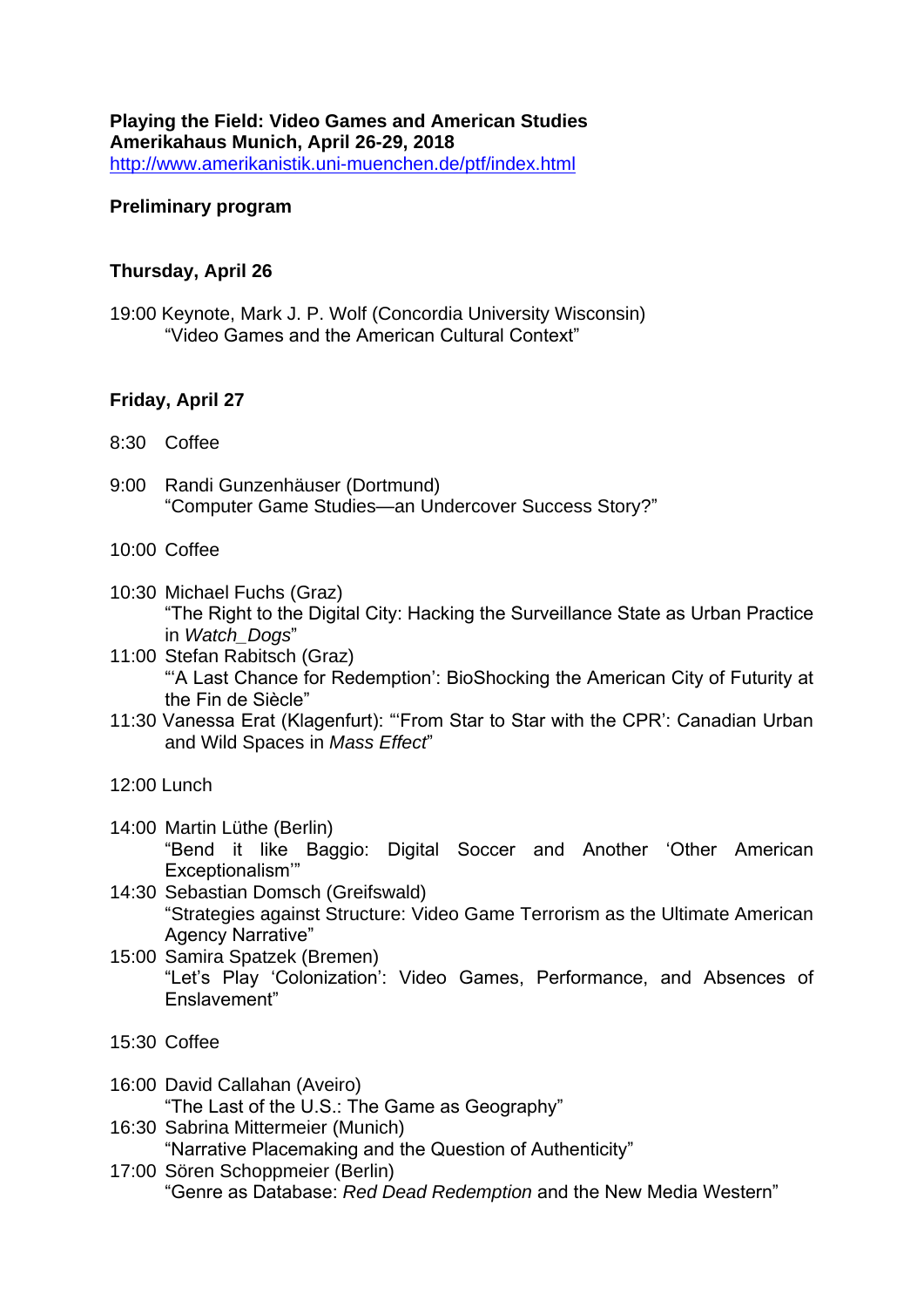#### **Saturday, April 28**

- 8:30 Coffee
- 9:00 Jon K Adams (Freiburg) "How Role-playing Games Work"
- 9:30 Thomas Pischek (Mainz) "Fantastic Stories and How to Write Them: Narrative Strategies in Literature, Pen & Paper and Digital RPGs"
- 10:00 Nathalie Aghoro (Eichstätt) "Unspoken Adventures: Nonverbal Gameplay and Narrative In/determinacy in Independent Video Games"
- 10:30 Coffee
- 11:00 Alexander Lehner (Augsburg) "Ecocritical Metagames"
- 11:30 Pawel Frelik (Lublin) "Digital Weather: Video Games and the Anthropocene"
- 12:00 Lunch
- 14:00 Stefan Schubert (Leipzig) "'Are You Playing Some Kind of Game With Me?' Narrative Instability and Metatextuality in Contemporary Video Games"
- 14:30 Andrei Nae & Alexandra Bacalu (Bukarest) "The 18th Century Novel as a Model for Understanding Immersion in Classical Survival Horror Video Games"
- 15:00 Doug Stark (Chapel Hill, NC) "Turn Page to Read: *Ready Player One* and the Role of the Video Game Novel"
- 15:30 Coffee
- 16:00 Dietmar Meinel (Duisburg-Essen) "Playing the Urban Future: Movement, Space, and Cityscapes in *Mirror's Edge* (2008) and *Mirror's Edge Catalyst* (2016)"
- 16:30 Patricia Maier (Munich) "On a Walk – The Concept of Movement in Video Games"
- 17:00 Damien B. Schlarb (Mainz) "Breaking It Is Part of the Fun: Glitches as Part of Gameplay, Narrative, and Interface Design in Video Games"